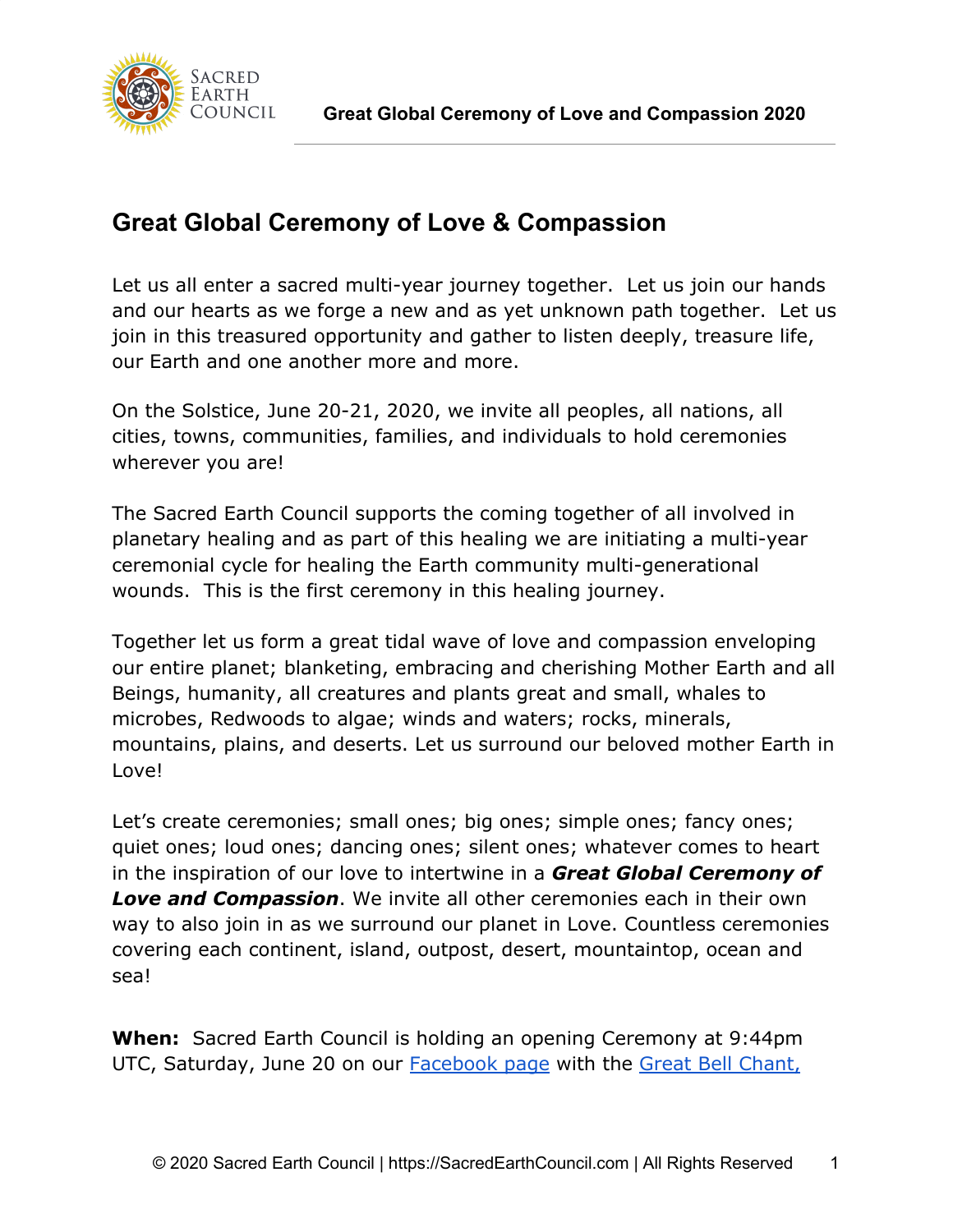

[End of Suffering by Thich Nhat Hanh](https://youtu.be/F1ZwaEzMtJw) and close ceremony 24 hours later at 9:44pm UTC, also on our Facebook page.

This will create a 24-hour container for ceremonies around the world.

For those of you who already have ceremony plans, we honor that and thank you. We invite you to add this prayer/meditation to your ceremony where most appropriate.

● To find your local time for the solstice ( 9:44pm UTC, June 20), to see your local time click here: [https://www.timeanddate.com/worldclock/converter.html?iso=202006](https://www.timeanddate.com/worldclock/converter.html?iso=20200620T214400&p1=1440) [20T214400&p1=1440](https://www.timeanddate.com/worldclock/converter.html?iso=20200620T214400&p1=1440)

We will also be joining with partners at the time they have set for solstice ceremonies. We invite you to join us as partners via our [Facebook page](https://www.facebook.com/Sacredearthcouncil/) or contact us as [info@sacredearthcouncil.com.](mailto:info@sacredearthcouncil.com)

**Where:** Where you are guided by spirit to gather.

### **How:**

- If you are currently holding or hosting a ceremony, we have created an intention and meditation specifically for this event. The Sacred Earth Council invites you to incorporate or adapt any of the material in *Ceremony of Love and Compassion 2020*.
- If you are new to Ceremony, we offer guidance in creating a framework to join in the Sacred Earth Council's Ceremony of Love and Compassion, see *Guidance for Those Creating a New Ceremony*.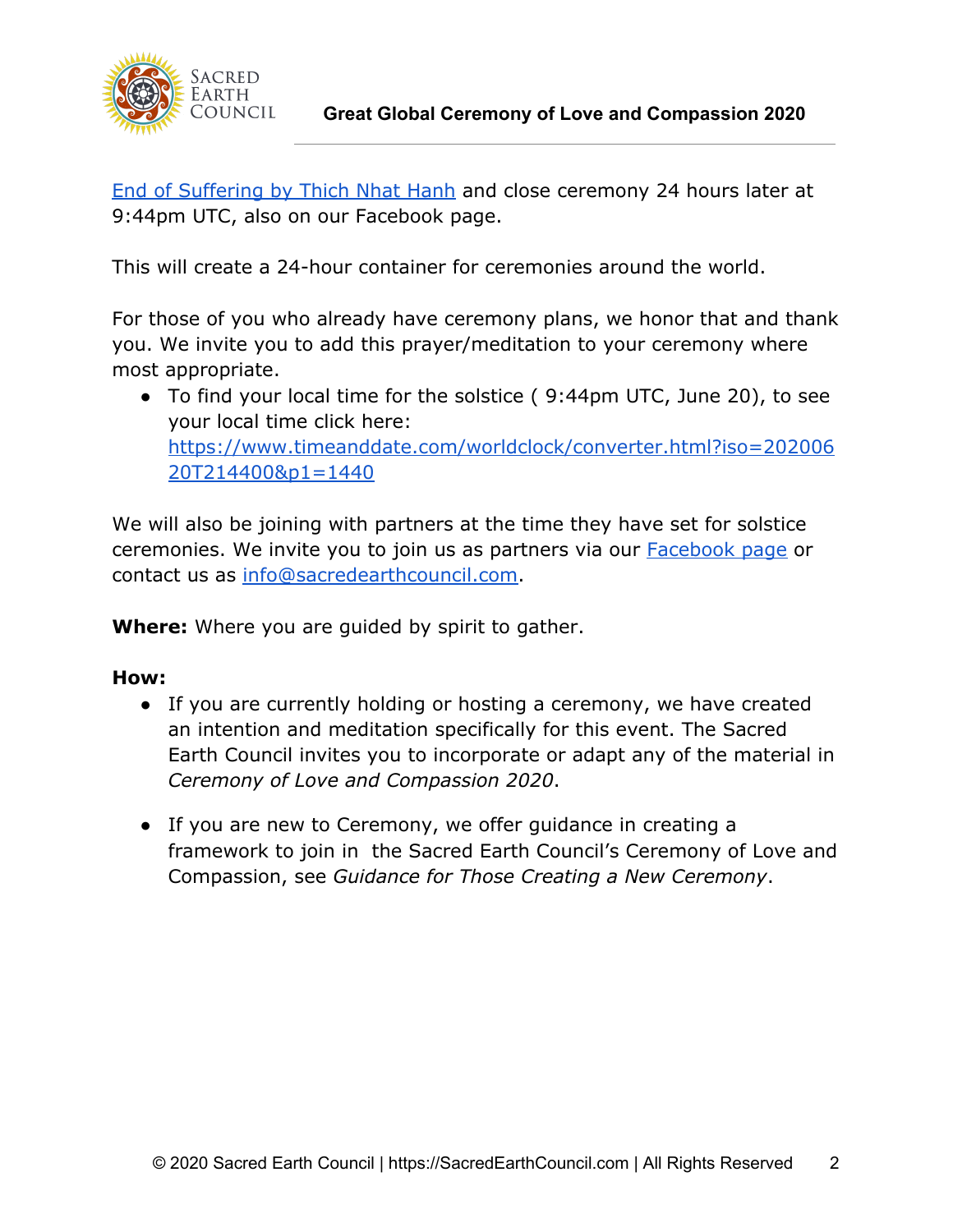

## **Guidance for those creating a new ceremony**

- 1. **Setting intention:** The commitment is made within yourself to participate. This is intimate, sacred, meaningful, and inspirational. Pray, request, ask for guidance from your inner resources.
- 2. **Gathering support & community:** If you will be doing this alone, then deepen the activation that is already in play. Gather all others you would like to share in planning.
- 3. **Logistics:** You can do this in your home; yard; in a favorite place in nature; a church; community center; etc. Plan to prepare the space whenever it is you choose. Arrive ahead to clean the area and honor the location wherever it is, even if it is in a closet. You may choose to 'clear' the area with smudge, song, ringing chimes or a bell, brushing the area with a feather(s), tree branch, sprinkling water, or simply by bringing your presence and prayer to the space. You may feel inspired to do this in your own way. Honor your inspiration whatever that might be.
- 4. **Altar:** The altar is the physical anchor point outside of your own being to honor the sacred, mystery, the deep. What is placed there is deeply intimate and represents the profound which cannot be put into words. It could be left totally empty. We would recommend several things: a piece to represent each of the four elements, air, earth, fire and water. Beyond that, we leave its creation up to you and spirit. Other suggestions might be pieces for ancestors, the feminine, the masculine, the Moon, certain planets, archetypes, and of course your own precious and sacred objects.

### **5. Creating your ritual:**

a. **Entry.** Decide how you want to enter the sanctuary or premises of your site. You can just let people enter and sit or you may want to have people gather and pass through an entry point or portal. You may choose to smudge [choice listed above] people at any of several choices: at they arrive, as they pass the entry portal; after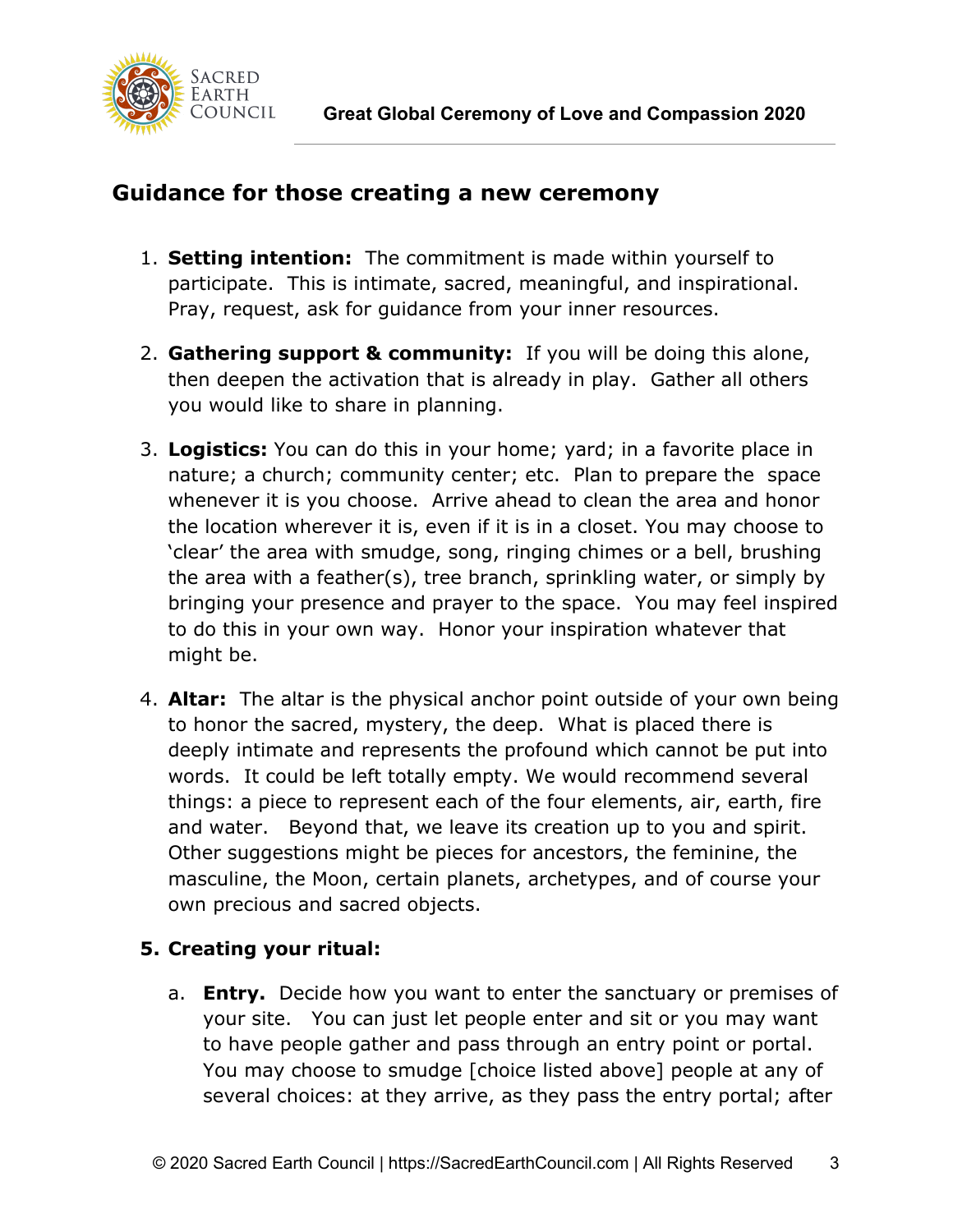

they have been seated or not at all. Invite everyone to be seated if not already done and announce commencement.

- b. **Welcome** and greet everyone.
- c. **Opening prayer or grounding and centering practice.** Some practices just ring a bell or chime followed by silence. Many ceremonies have opening words or a prayer. Many traditions invite the presence and guidance of a great universal principle; the 4 directions; sacred or honored ancestors; angels or angelic beings; spirits and/or guides; animal and/or plant spirits. The invitation can be however your inspiration guides this process. The prayers of invitation or use of silence is totally up to those leading the ceremony.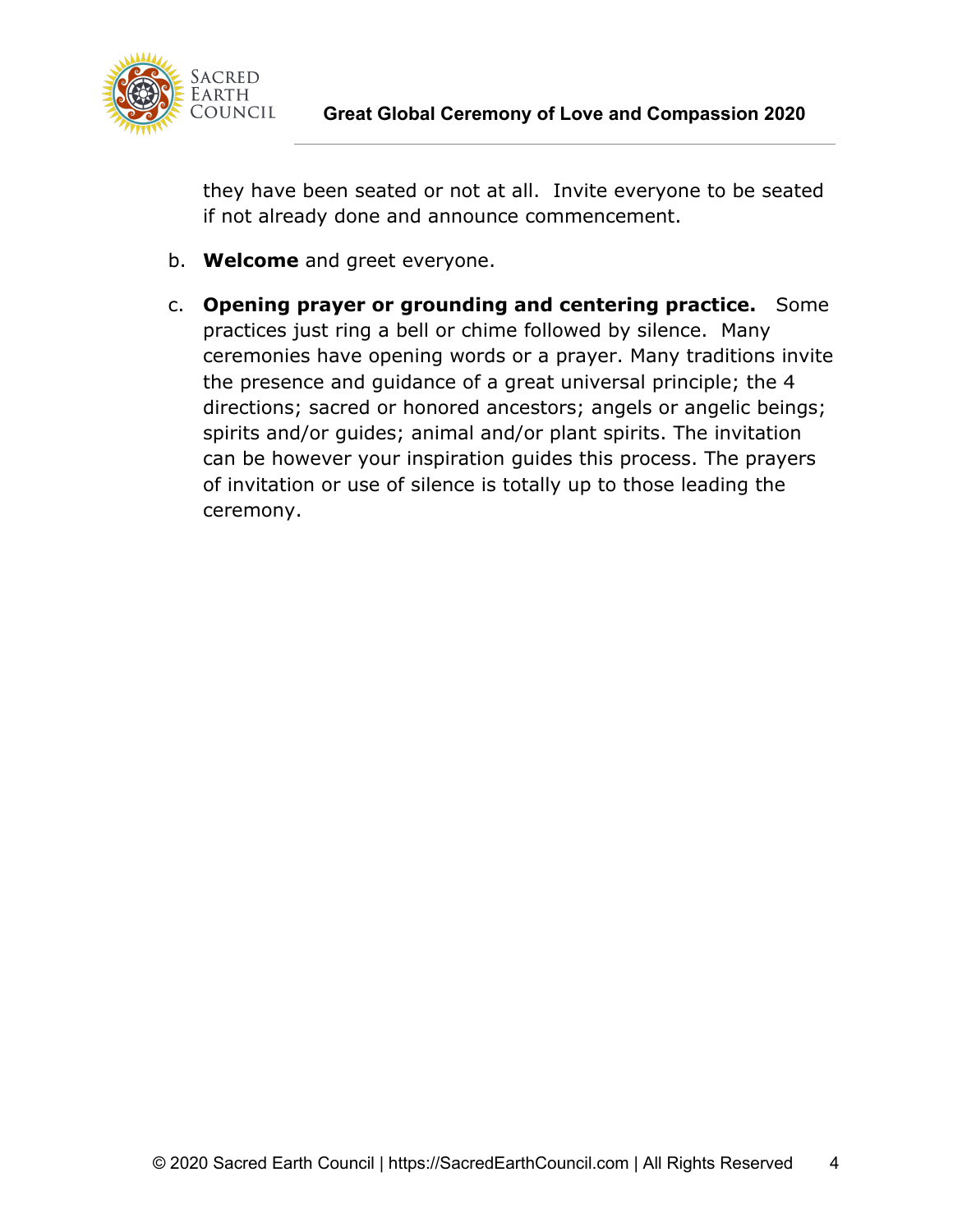

# **Ceremony of Love and Compassion 2020**

### **Read this to begin:**

Together let us form a great tidal wave of love and compassion enveloping our entire planet; blanketing, embracing and cherishing Mother Earth and all Beings, humanity, all creatures and plants great and small, whales to microbes, Redwoods to algae; winds and waters; rocks, minerals, mountains, plains, and deserts. Let us surround our beloved mother Earth in Love!

### **Meditation for The Ceremony of Love and Compassion:**

Close your eyes.

Take several deep, deep breaths of precious air as you relax into the flow of your natural breathing.

Breath and relax.

Let your mind go to a favorite place or event that you will always treasure, a vacation spot, a mountain, a beach, a relatives house, a city, being held by a friend, sweetheart, a great night's sleep. Treasure a favorite time.

Let yourself deepen into cherishing, treasuring and how this feels.

Relax and enjoy cherishing itself.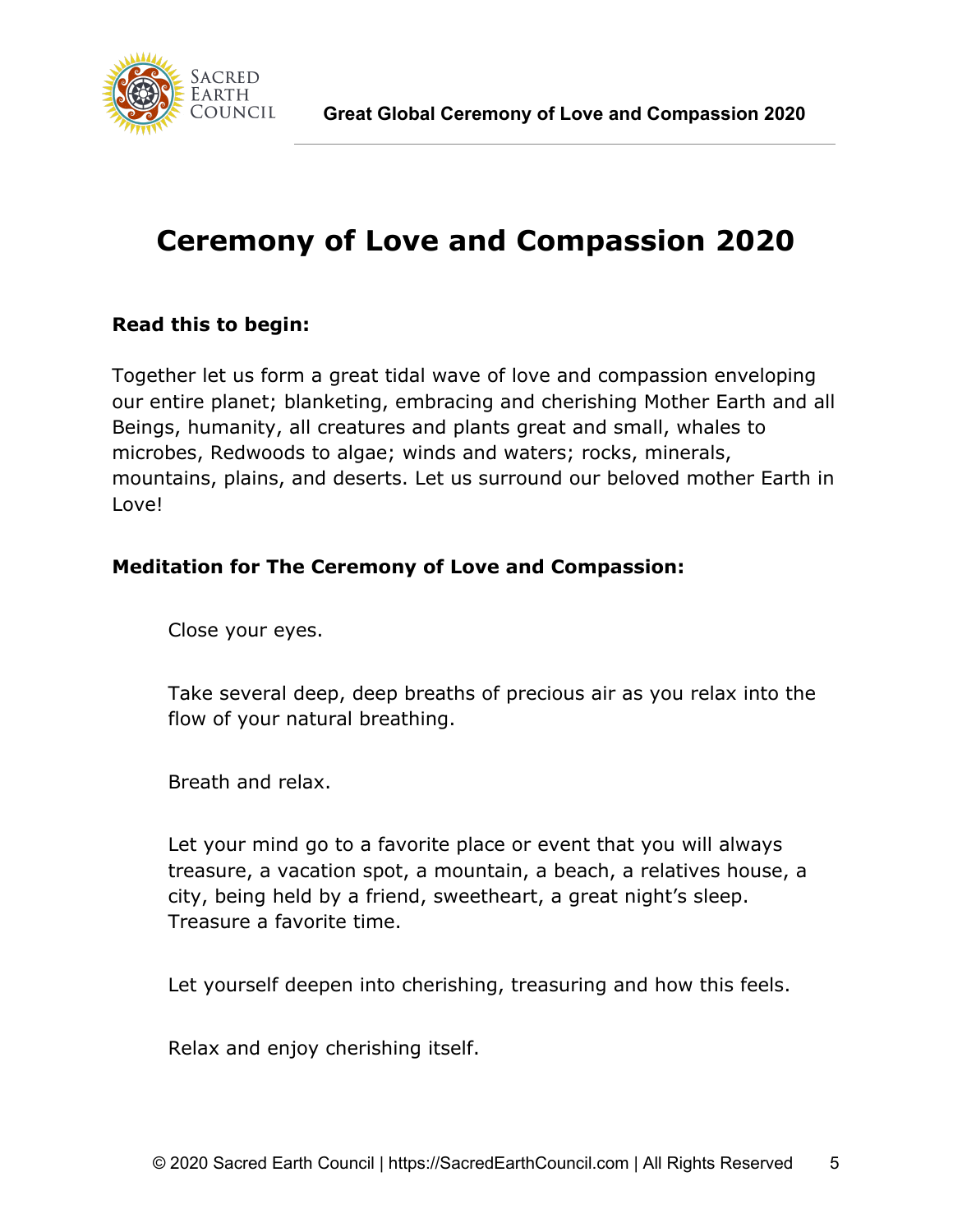

Relax into treasuring.

Now let yourself embrace and cherish the air as you breathe.

Breathing in and out treasuring the air coming in and out of your body and lungs.

Cherished air. Beloved air. Air filled with Love. You are breathing in and out Love.

Your breath of Love is going in and out, in and out.

Breathing LOVE!

Each breath fills and expands more and more.

Your breath of love surrounds you in love!

You are surrounded in Love.

Your breath of Love is going out and becoming larger and larger with each breath you take.

You are a *breathing fountain of love*!

Your breath of love is becoming one with the Great Breath of Love WE ARE ALL TAKING TOGETHER TODAY!

Our breath of Love expands and expands.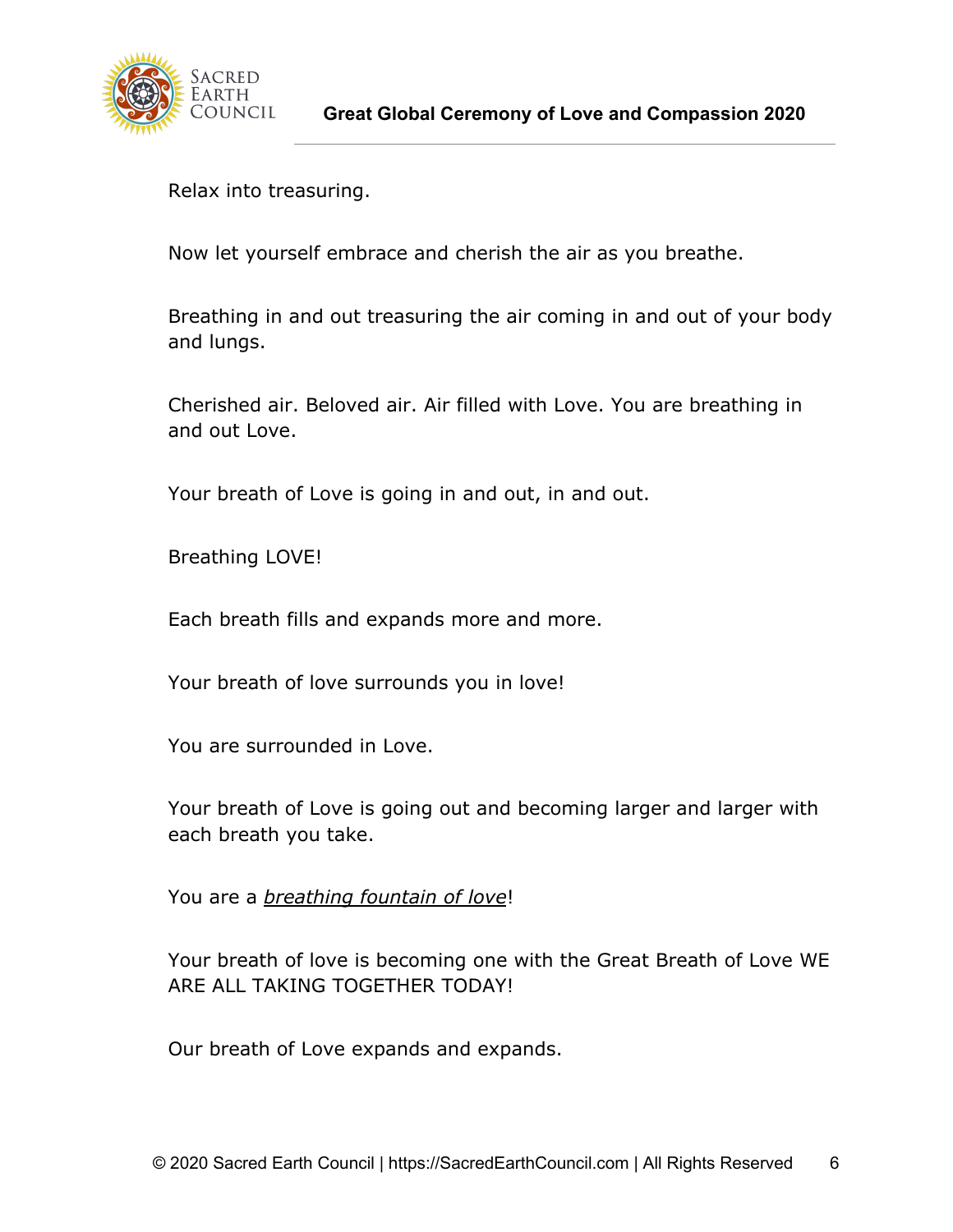

Let our breath of love surround the entire earth, singly and together:

Great Mother Earth we surround YOU with our LOVE!

Great Mother Earth we embrace you in our Love!

Great Mother Earth we thank you in our Love!

Great Mother Earth please receive our Love!

Let yourself hold Mother Earth in your Love!

Dearest Mother Earth, do you have a message, something you want to share, guidance, a gift, you would like to share with me?

Together, THIS DAY! We enter and create a sacred space together! Thousands, likely millions all over our beloved Earth! We have discovered that we can come together and literally envelop our sacred planet in love.

Gradually allow your breathing to come back to the room or place where you are.

Slowly allow your breathing to come back to your body.

Slowly allow your breathing to come back to your lungs.

And when you are ready, you may open your eyes in love.